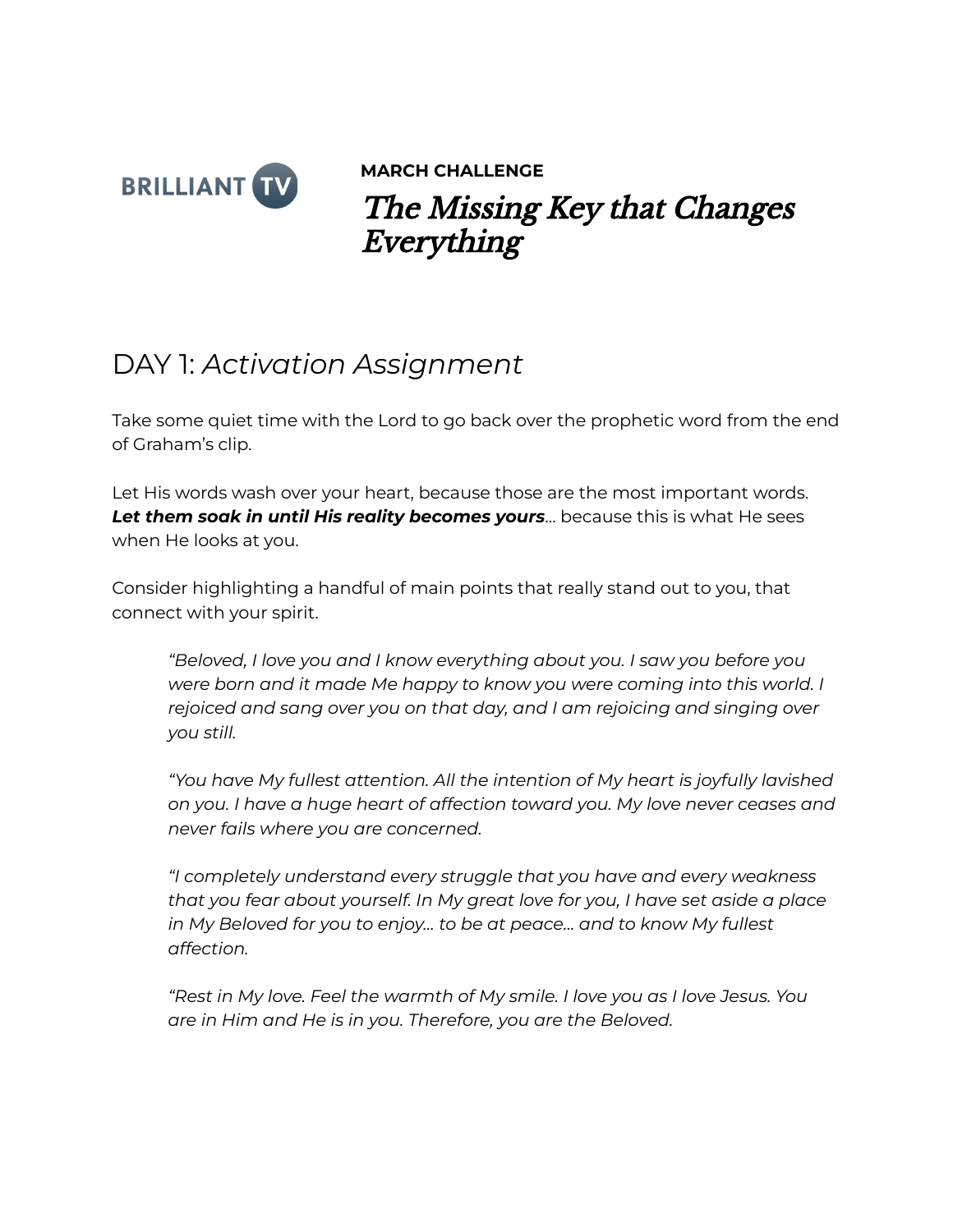*"Be of good cheer. When I see you, I am glad. Meet us on this ground of Our affection for you…and you will be surprised at the ease in which the shackles of the past fall away. Take a deep breath… relax.*

*"Let the tension of performance leave your soul and your body. All you are learning is how to abide in, explore and discover all that I AM for you.*

*You are in Christ. Relax, and let your heart be filled with joy and gladness. You belong here. You are the Beloved."*

## **Key Questions:**

Prayerfully consider the following questions and ask the Holy Spirit to help you write out your response to each of them. The goal is to identify areas He wants to engage with you, so you can focus on them and be aware of where He's working in you right now.

- 1. What aspects of the old do you need to let go of to only focus on the freedom of being His beloved?
- 2. Do you feel secure and restful when you're learning something new, especially if it may be challenging or take a while for you to get? How might relational learning help you in this?
- 3. Are you typically anchored in *your* ability to lead and learn, or in *His* ability to lead and guide you?
- 4. What is changing in how you see God?